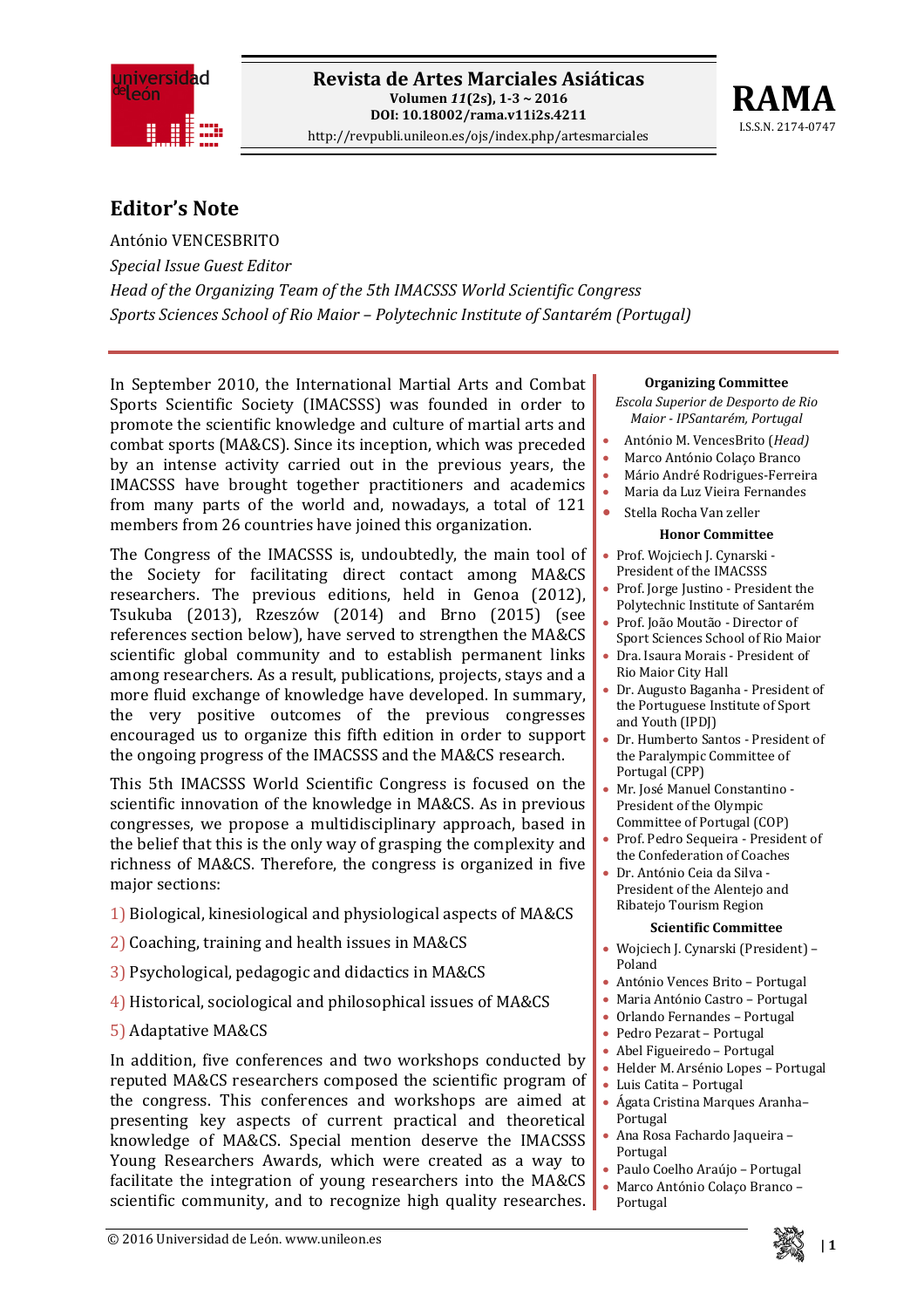Applicants to these awards present their work in a specific section of the congress and are evaluated by a jury on the basis of the quality of the abstract submitted to the conference and the quality of the presentation.

This IMACSSS Congress Abstracts are composed of 64 abstracts (five conferences, two workshops, 39 oral presentations and 18 poster presentations), presented by a total of 152 researchers from 19 different countries and three continents. For the first time, the IMACSSS Congress Abstracts are published as a special issue of a regular journal, the *Revista de Artes Marciales Asiáticas*, which is one of the journals patronizing the event. This will increase the visibility of the works presented at the congress, improve their identification – as they all have an independent digital object identifier (DOI) – and will also help authors to spread their work easily. Due to these advantages, we hope this procedure will be followed in the next IMACSSS congresses. We also hope that many of the abstracts published in this special issue will be soon published as regular papers and encourage authors to work for that purpose.

We know that, in many cases, nowadays it is not easy for researchers to attend to international congresses due to economic constraints. Indeed we have missed some of our dear colleagues of the IMACSSS for the event. This is why we want to express our sincere gratitude to all participants attending the congress and we wish the rewards make the effort worthwhile. Finally, special thanks to all institutions and colleagues who have helped to organize and manage the event: the Organizing Committee, the Honor Committee, the Scientific Committee, the Patrons and many other colleagues involved in the Congress. Thank you all.

## **References**

- Brizin, D. (2015). Report on the third International Martial Arts and Combat Sports Scientific Society (IMACSSS) Conference. *Revista de Artes Marciales Asiáticas, 10*(1), 68‐71.
- Bugala, M. (2016). Report on the 4th International Martial Arts and Combat Sports Scientific Society (IMACSSS) Symposium. *Revista de Artes Marciales Asiáticas, 10*(2), 135‐ 137.
- Cynarski, W. J., & Kubala, K. (2012). In search of new understanding of martial arts. Reflections after the 1st IMACSSS Conference in Genoa. *IDO Movement for Culture. Journal of Martial Arts Anthropology*, *12*(4), 68‐73
- Cynarski, W. J., & Kubala, K. (2013). Jab and IMACSSS Conference – Tsukuba 2013. On scientific, budo studies and cultural tourism. *IDO Movement for Culture. Journal of Martial Arts Anthropology*, *13*(4), 25‐34.
- Pawelec, P., Slopecki, J., Sieber, L., & Rut, P. (2015), Scientific and martial arts' tourism. The case study of the 3rd IMACSSS International Conference and Congress. *IDO Movement for Culture. Journal of Martial Arts Anthropology*, *15*(1), 46–56
- Vertonghen, J. (2012). Report on the first International Martial Arts and Combat Sports Scientific Society (IMACSSS) Conference ‐ "Game, Drama, Ritual in Martial Arts and Combat Sports". *Revista de Artes Marciales Asiáticas*, *7*(1), 44‐47.
- Mário André Rodrigues‐Ferreira Portugal
- Marco Alexandre da Silva Batista Portugal
- Rui Jorge de Abreu Veloso Portugal
- Stanislaw Sterkowicz Poland
- Emerson Franchini Brazil
- Juan Bonitch Espanha
- Raquel Escobar Molina Spain
- Zdenko Reguli Czech Republic
- Michal Vit Czech Republic
- Carlos Gutierrez–Garcia Spain
- Cristiano Roque Brazil
- Thomas Green USA
- Fumiaki Shishida Japan
- Sergio Raimondo Italy • Keith Kernspecht – Germany
- Fuminori Nakiri Japan
- Jong–HoonYu USA/Korea
- Howard Zeng USA/China
- Michel Calmet France
- Andrew M. Lane UK
- Carl de Crée Belgium
- Rudolf Jakhel –Germany/Slovenia
- José Luis López‐Elvira Spain
- Isaac Estevan Spain
- David Brown UK
- Raúl Sánchez García Spain
- Roberto Ruiz‐Barquín Spain
- Carlos Montero‐Carretero Spain
- Zhang Guodong China
- Mikel Pérez‐Gutierrez Chile
- Ewa Polak Poland

### **Patronage**

- Polytechnic Institute of Santarém
- Rio Maior City Hall
- Portuguese Institute of Sport and Youth
- Olympic Committee of Portugal
- Paralympic Committee of Portugal
- Portuguese Confederation of Coaches Associations
- National Karate Federation ‐ Portugal
- Portuguese Taekwondo Federation
- Portuguese Federation of Wrestling
- Portuguese Federation of Capoeira
- National Association of Judo Coaches
- National Association of Karate Coaches
- Portuguese Association Of Taekwondo Coaches
- Research Unit of the Polytechnic Institute of Santarém
- Research Center in Life Quality
- DESMOR
- Tourism of Alentejo and Ribatejo
- *Ido Movement for Culture. Journal of Martial Arts Anthropology*
- *Revista de Artes Marciales Asiáticas*
- *Revista da UIIPS*
- *Physical Activity Review*
- *Human Kinetics Europe Ltd*.